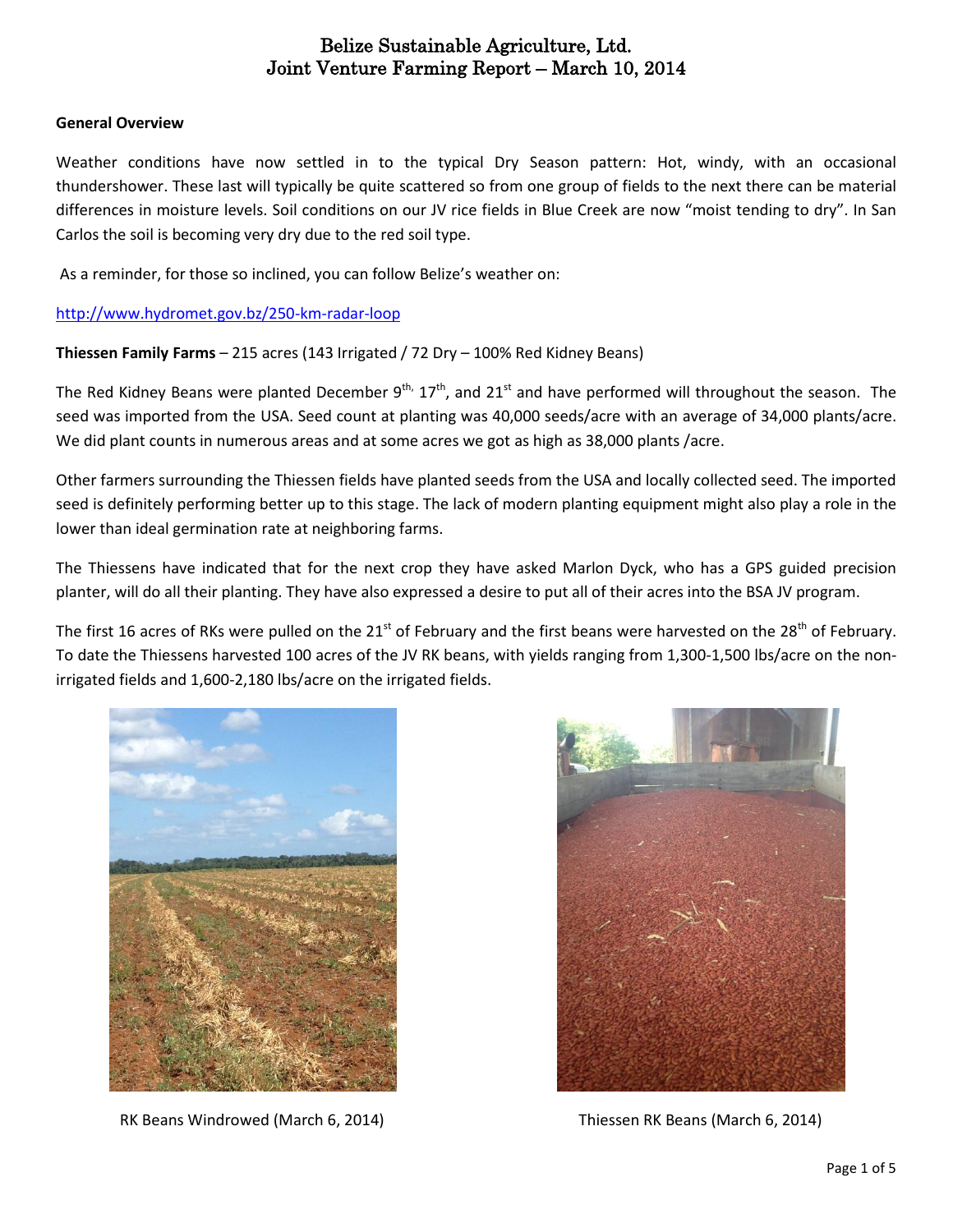Another encouraging indicator of crop quality has been the size of the Thiessen RK Beans. Spot checks of the Thiessen crop have shown bean size at around 190/100 grams. The range for RKs is between 160 and 250/100 grams, with the larger sizes being more highly prized. Historically Belize RKs have averaged around 210/100 grams, so the Thiessen crop has seen a roughly 10% improvement on bean size.

100% of the Thiessen JV RK Bean crop has now been "pulled" and should be 100% threshed by the end of this week (as always, subject to weather). We should have final crop data by the next JV report and expect to report that our RK bean yields were up between 60% and 90% versus historic Belize norms, through both more and larger beans. This major improvement was achieved by a combination of higher seed count, more intensive fertilization programs, and more proactive agri-chemical programs. Our crop cost will have risen to BZD 1,100-1,200/acre from an historical BZD 600- 800/acre. But the resulting higher yields will have generated BZD 2,800 in revenue/acre versus BZD 1,700/acre in historical revenues. So an extra BZD 500/acre in spend will have generated an extra BZD 1,100/acre in revenue!

Cleaning and packaging should be completed for the RK Bean crop by the end of the following week, although the first container of beans could already be loaded for export during the course of this week. 100% of the JV's share of the RK bean crop has been sold to two trading firms at an average of ~BZD 1.74/lb.

**Neufeld Family Farms** – 336 acres total (100 acres Black Eyed Beans - 0 % Irrigated / 236 acres Rice – 100 % irrigated)

Jacob Neufeld ("JN") planted 70 acres of Black Eyed Beans ("BEB") on February 18<sup>th</sup> and 30 acres on February 21<sup>st</sup>, for a total of 100 acres. As we reported last time the remaining acreage (~110 acres) was abandoned as the ground was too wet to plant, and we had passed the "safe" final date for planting. The BEBs are 20 days into their growing stage; the stand is well set with good germination, although growth is a little less vigorous than we would have expected. This may be due to wet planting conditions (now abating), but we will be monitoring growth for additional fertilizer requirements.



JSN BEB Zoom – San Felipe (March 8, 2014) JSN BEB Field – San Felipe (March 8, 2014)

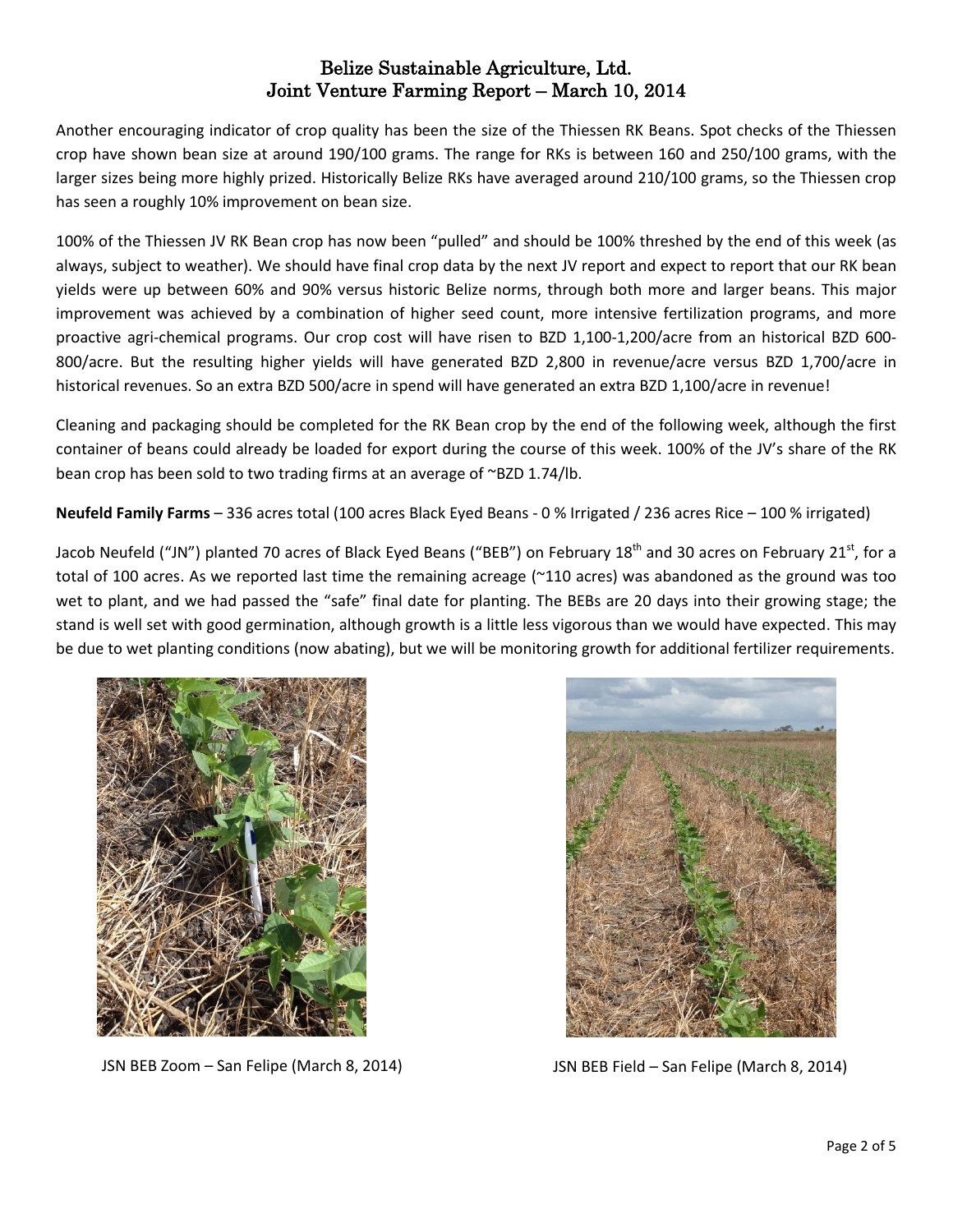JN planted a first 160 acres of his rice fields on March 5, 6, and 7. This planting takes place on dry fields after which they are flooded, and then flushed. JN expects to complete planting the remaining 76 acres of rice fields by Wednesday, March 12. Current weather conditions are favorable so the rice crop appears to be able finally to get under way.



JSN Blue Creek Rice Fields – Flooded (March 8, 2014) JSN Blue Creek Rice Fields – Drained (March 8, 2014)



#### **Marlon Dyck –** 420 acres (Rice 100 % irrigated)

Marlon has 170 acres that are ready to be flooded, with an additional 90 acres ready by Tuesday, for a total of 260 acres ready to plant on Wednesday, March 12. The remaining acres will be ready to plant the following week.





Marlon Dyck Rice Fields (March 8, 2014) Marlon Dyck Rice Fields (March 8, 2014)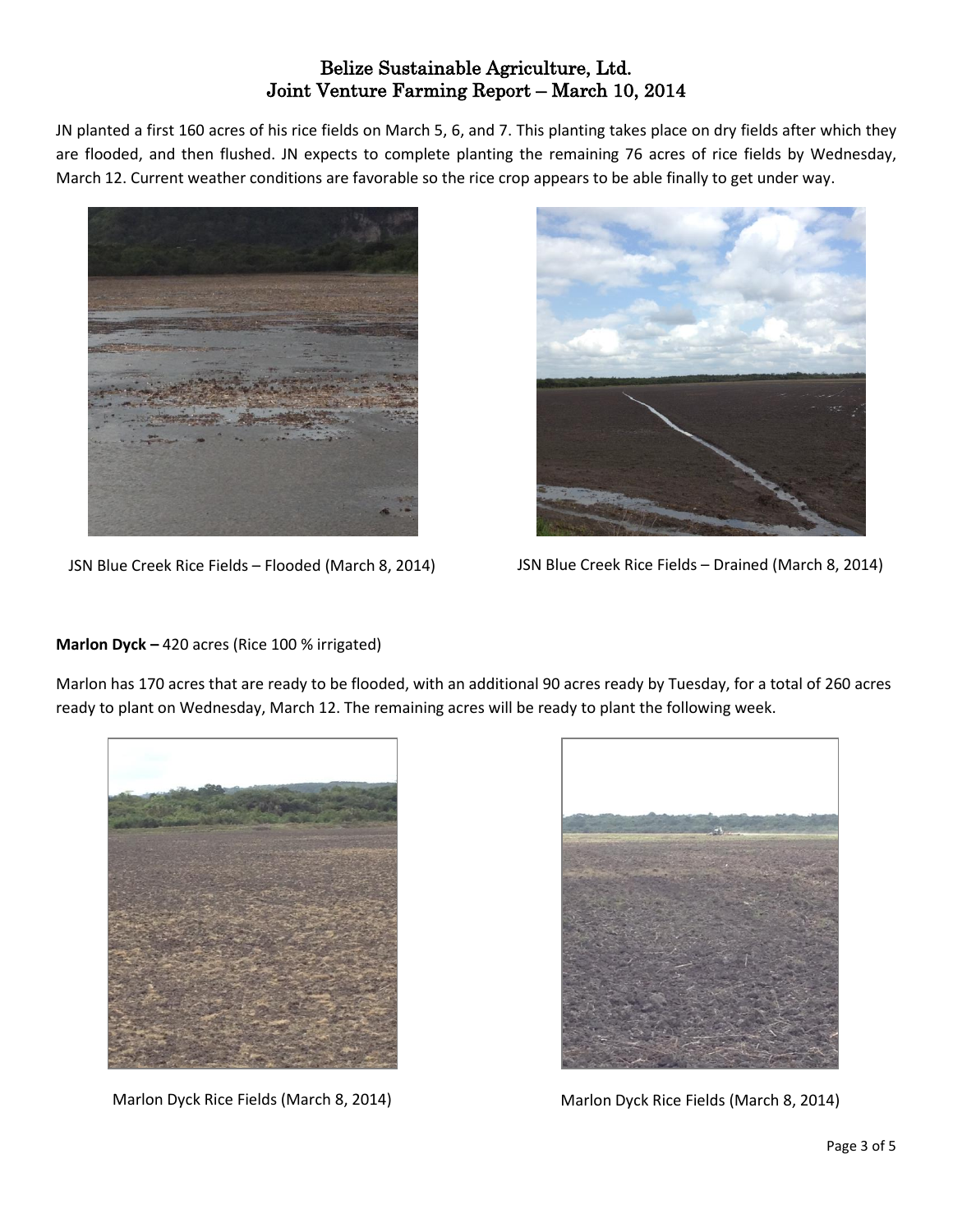#### **Summary and Conclusion**

The RK Bean crop looks to have been a great success. Barring any last minute weather catastrophes (and none are on the horizon) we expect a weighted average yield of 1600-1700 lbs/acre which will be sold at a weighted average price of BZD 1.736/lb., for total revenues of ~BZD 2,850/acre (All of the beans will go to the export market and should be shipped within the next 1-3 weeks, with very prompt payment). This revenue level compares with crop costs of  $\sim$  BZD 1,150/acre, for an overall margin of BZD 1,700/acre. These are truly outstanding financial results and should be seen as unusually high due to the current extremely attractive price for RK beans. However this RK bean crop confirms the strong potential of a winter bean crop as a source of both high revenue and natural crop rotation. Moreover, we believe that over time average yields could be raised to 2,000lbs+/acre through greater use of irrigation and further improvement in fertilization programs without a materially higher crop cost. .

The Rice crop is just starting, so it is impossible to make any forecasts at this time. What can be said is that we will be farming on proven ground that has historically delivered some of Belize's best rice crops. Moreover, local market conditions are very strong and are likely to remain that way as insufficient rice has been planted nationwide to satisfy rice demand. We therefore expect local prices to remain high for both "paddy" and "milled" rice, which should put us in a solid position when the time comes to market our rice crop.

As far as corn prices are concerned, the tug of war between co-ops and feed mills continues. Belize is expected to experience a shortfall in corn later this year, but there is supply coming from Spanish Lookout farmers whose traditional export market to Guatemala has been curtailed due to Guatemalan Customs crackdowns on "informal" cross-border trade. While we expect this situation to resolve itself in the next few months, it has forced Spanish Lookout farmers without adequate storage and financing to dump their corn on the domestic market, which has kept the local price around the BZD 0.25/lb level (USD 7.00/bushel). However, we expect the price to rise towards the 0.29/0.30 level (USD 8.12-8.40/bushel) in the next couple of months and are therefore holding on to our corn. An extra 0.05 per lb. on over 2,000,000 lbs of remaining corn would generate an additional BZD 100,000 of profit, which seems a sum worth waiting for…

Lastly, we are very thankful for the weather we had this past week and look forward to a more clement weather environment in 2014.

Thanks!

Ruben Froese